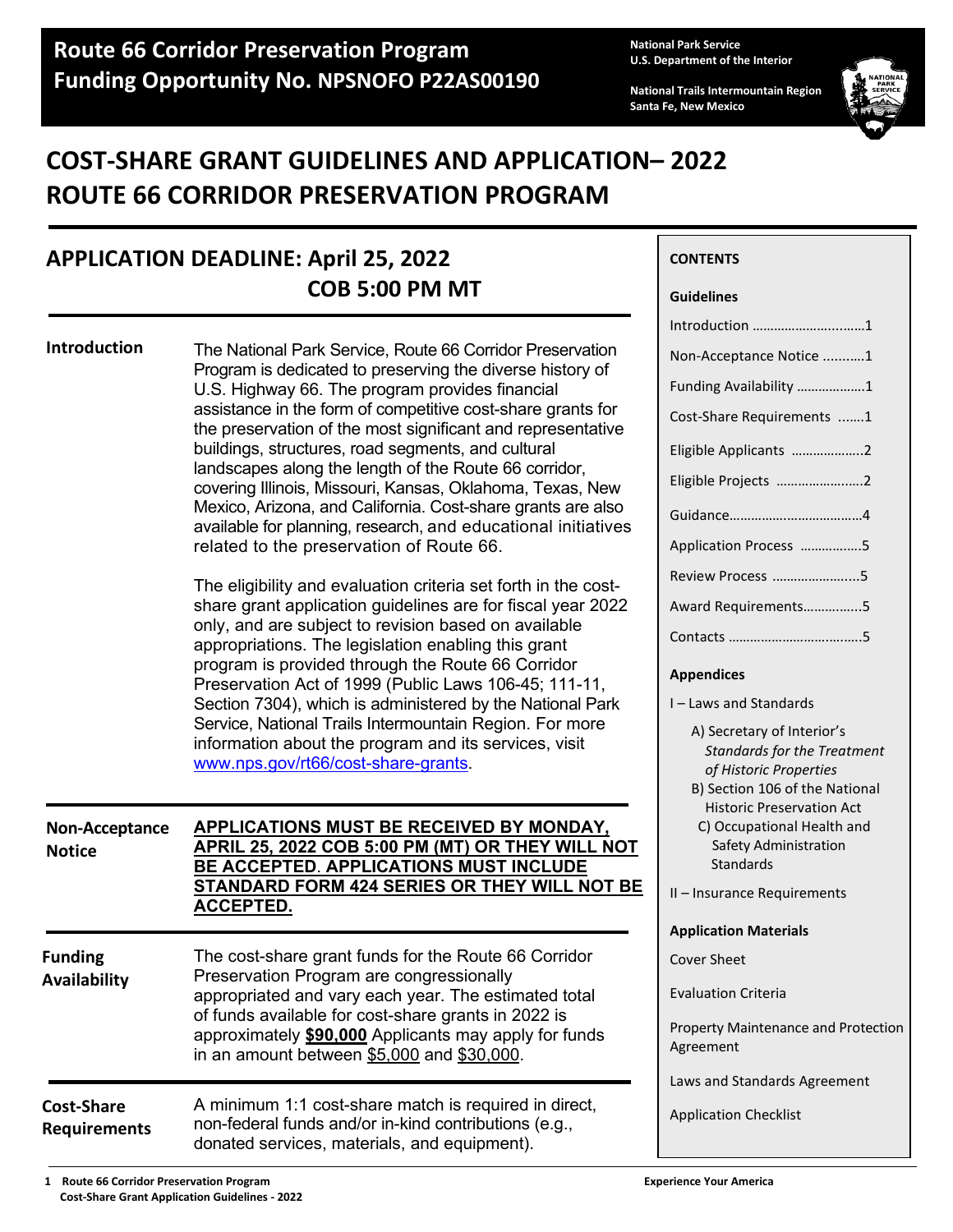# **Eligible**

**Projects**

- **Applicants**
- **Private individuals and business owners** 
	- Nonprofit organizations
	- Educational institutions
- Local government agencies
- State government agencies
- Tribal government agencies

#### *1) Construction Projects - Preservation, Restoration, and Rehabilitation*  **Eligible**

The preservation, restoration, and rehabilitation of transportation-related historic properties on Route 66 are eligible project activities. Properties must have been in service and have had a clear and direct association with Route 66 during its 1926-1985 period of national significance; be on, or within view of a Route 66 road alignment; be in their original location; and retain historical and architectural integrity. Properties that are listed on the National Register of Historic Places or a state register, or that have been determined eligible for a register by your State Historic Preservation Office, will receive priority consideration.

# Examples of **eligible transportation-related property types** include:

- Gas stations, automotive repair shops, and other automobile-related businesses
- Restaurants and cafes
- Motels, hotels, and campgrounds
- **Curio shops, tourist trading posts, tourism-related attractions**
- **•** Original road pavement and associated road features (e.g., bridges, culverts)

Other **potentially eligible property types**, though of lesser priority are:

- **Transportation-related properties that date to the 1926-1985 period of significance but** are not listed on or determined eligible for the National Register of Historic Places.
- **Properties that did not directly serve the traveler but were used by travelers or impacted** the traveling experience such as theaters, public buildings, and landscape features. These properties must date to the 1926-1985 period of significance and have a welldocumented, clear and significant association with Route 66.

**Eligible activities** include, but are not limited to repair, rehabilitation, or restoration of:

- Roofs
- **Floors**
- **Foundations**
- Structural elements
- **Plumbing, electrical, HVAC**
- Doors and windows
- **E** Light fixtures
- Historic neon, signs (in historic location)
- **Bridges**
- Historic road pavement

**Important:** Project plans and drawings prepared by a registered historical architect or other qualified professional **must** be included in all substantial preservation, rehabilitation and restoration projects, or, the development of such plans must be part of the project proposal. All work must conform to the Secretary of Interior's *Standards for the Treatment of Historic Properties;* requirements for Section 106 of the National Historic Preservation Act review; Occupational Health and Safety Administration Standards; and all applicable local/state building codes.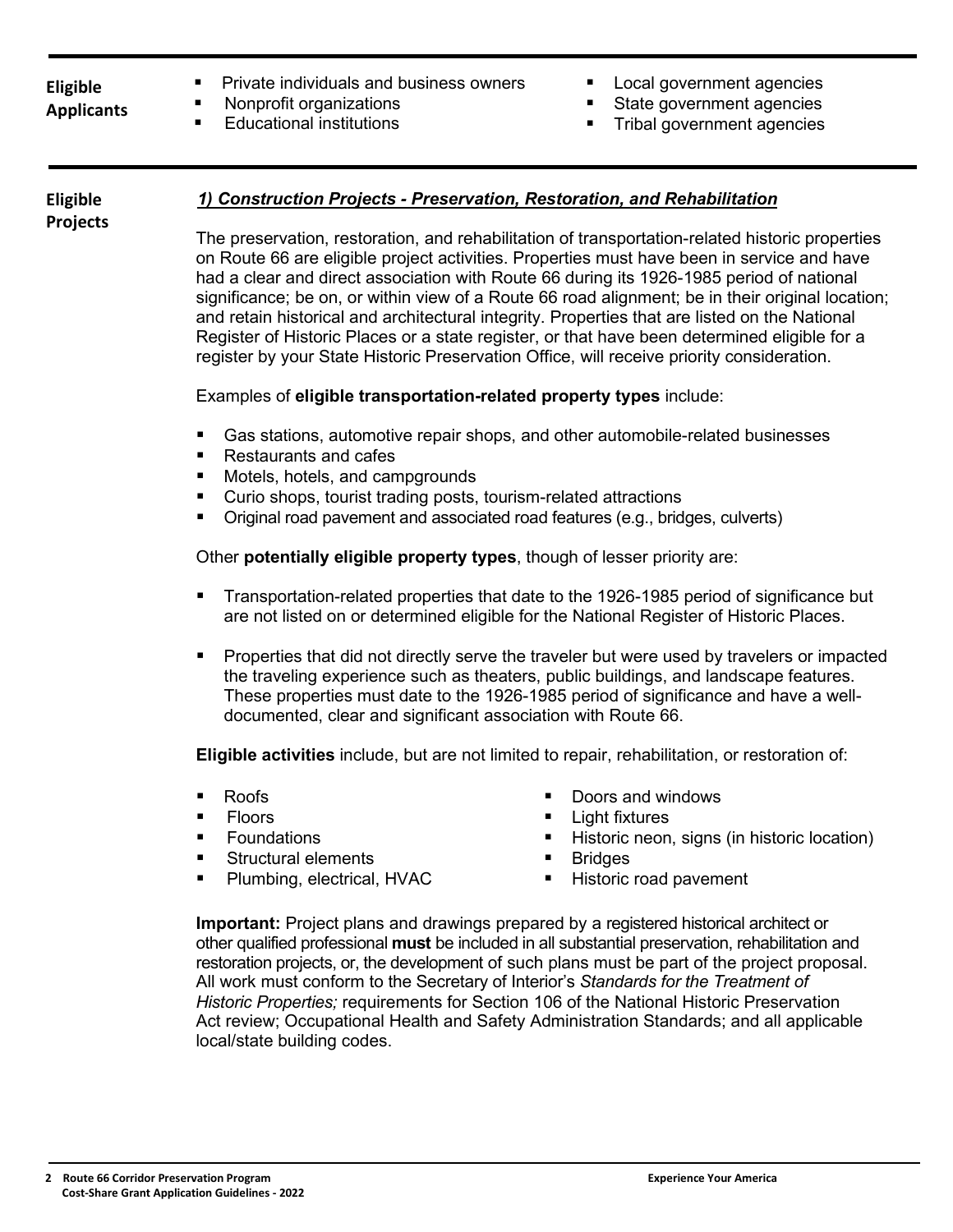**Eligible Projects** (continued) Property owners must commit to providing care and protection for the properties to the best of their ability for no less than 10 years after the project is completed (see *Property Maintenance and Protection Agreement* for more information.)

**Ineligible activities** include but are not limited to:

- **EXTERG** Acquisition of property or museum objects
- New construction (e.g., building additions, entrance gates)
- Reconstruction of non-extant buildings, structures, or significant features
- **•** Demolition of historic buildings or historically significant building additions
- Standard maintenance of roadbed or parking lots, including new asphalt overlays, or widening (**exception**: historic concrete pavement repair/restoration)
- **Fabrication/installation of new signs or murals**
- Replica gas pumps
- Furnishings (carpet, beds, chairs, desks, museum display cases/fixtures, etc.)
- **Landscaping**
- General property maintenance (e.g., painting, mowing, site cleanup)
- **Dearating costs (e.g., insurance, utility bills)**
- **Production of tourism brochures and/or materials**
- Events, festivals
- Projects or project phases that have already been completed
- **Fundraising**

# *2) Non-Construction Projects – Planning, Research, Interpretive, or Educational*

Planning, research, interpretive or educational outreach projects are eligible project activities. Examples of eligible activities include:

- *Project Planning and Architectural Drawings* for preservation, rehabilitation or restoration of eligible historic properties. Plans and drawings must be prepared by a registered historical architect or related professional and comply with the Secretary of Interior's *Standards for the Treatment of Historic Properties*.
- *Preparation of National Register Nominations* prepare by qualified person
- *Historic Structure Reports* prepared by a historical architect or related professional and which follow guidelines established in *Preservation Brief 43, Preparation and Use of Historic Structure Reports*: [www.nps.gov/tps/how-to-preserve/briefs/43](http://www.nps.gov/tps/how-to-preserve/briefs/43-historic-structure-reports.htm) [historic-structure-reports.htm.](http://www.nps.gov/tps/how-to-preserve/briefs/43-historic-structure-reports.htm)
- *Building, Road and/or Archeological Surveys* by local, state, and tribal governments that identify and describe historic properties within an area or region along Route 66, and assess the significance, cultural value, condition and/or threats to the properties.
- *Road Alignment or Pavement Preservation Plans* prepared by local, state, and tribal governments.
- *Local Corridor Preservation Management Plans* prepared by local, state, and tribal governments
- *Planning and Development of Research, Oral Histories, Interpretive or Educational Activities* that directly advance the understanding and preservation of Route 66, are broadly accessible, appeal to a broad cross-section of the general public, and will have a demonstrable long-term impact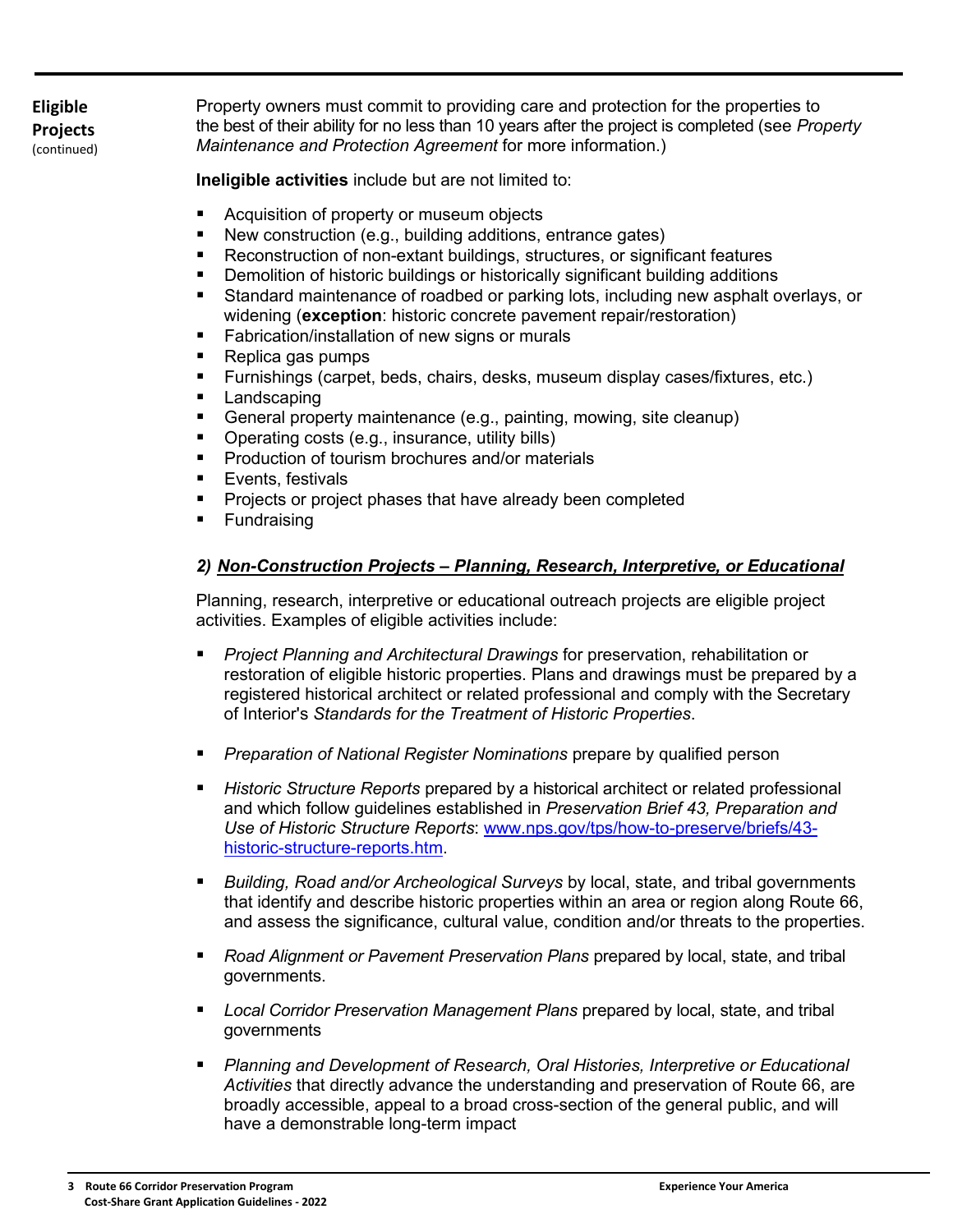| <b>Guidance</b> | The Evaluation Criteria provided in the application will consider the following:<br>(See Application – Evaluation Criteria for more information.)                                                                                                          |
|-----------------|------------------------------------------------------------------------------------------------------------------------------------------------------------------------------------------------------------------------------------------------------------|
|                 | Relevance and significance of historic property or project to automobile travel on<br>п<br>Route 66 from the route's period of significance from 1926-1985.                                                                                                |
|                 | Demonstrable long-term public interest, benefit and access to project results.<br>п                                                                                                                                                                        |
|                 | Demonstrated availability of the required 1:1 cost-share match.<br>п                                                                                                                                                                                       |
|                 | Technical and professional qualifications of the project team.<br>п                                                                                                                                                                                        |
|                 | Approach, thoroughness and resources of the project work plan, budget and schedule.<br>п                                                                                                                                                                   |
|                 | Demonstrated ability to complete the project in a timely, professional manner,<br>п<br>ensuring laws and standards are met.                                                                                                                                |
|                 | Completeness of application.<br>п                                                                                                                                                                                                                          |
|                 | Consideration will be given to the location and type of project to ensure broad<br>representation and diversity of the route's stories and places to ensure equitable<br>representation.                                                                   |
|                 | The Evaluation Criteria for Preservation, rehabilitation and restoration (construction)<br>projects will also consider: (See Application – Evaluation Criteria for more information.)                                                                      |
|                 | Thoroughness of project planning documents or plans for their preparation by a<br>ш<br>qualified historical architect or other qualified professional.                                                                                                     |
|                 | Listing on a state historic register, the National Register of Historic Places, or a<br>п<br>determination of eligibility for listing by a State Historic Preservation Office.                                                                             |
|                 | Existing historic and architectural integrity of the property. (Does it retain its historical<br>ш<br>appearance, design, features, and materials? Is it in its historic location?)                                                                        |
|                 | Needs of the historic property, including demonstrable degrees of physical<br>deterioration to the property, and/or threats to its stability or integrity.                                                                                                 |
|                 | Strength of direct relationship to Route 66 as a transportation-related property during<br>the commissioned period of the associated Route 66 alignment.                                                                                                   |
|                 | Demonstrated evidence of 1) property's location on, or within view of Route 66, and<br>2) length of time the property operated during the commissioned period of the<br>associated alignment.                                                              |
|                 | Economic viability of intended long-term use of the property.<br>п                                                                                                                                                                                         |
|                 | Potential of the property to benefit the local economy.<br>п                                                                                                                                                                                               |
|                 | Potential for the project to serve as a preservation model.<br>ш                                                                                                                                                                                           |
|                 | Applicant's demonstrated commitment to the long-term preservation, protection and<br>management of the property, including provisions that, to the best of the owner's<br>ability, the property will be preserved and protected for no less than 10 years. |
|                 |                                                                                                                                                                                                                                                            |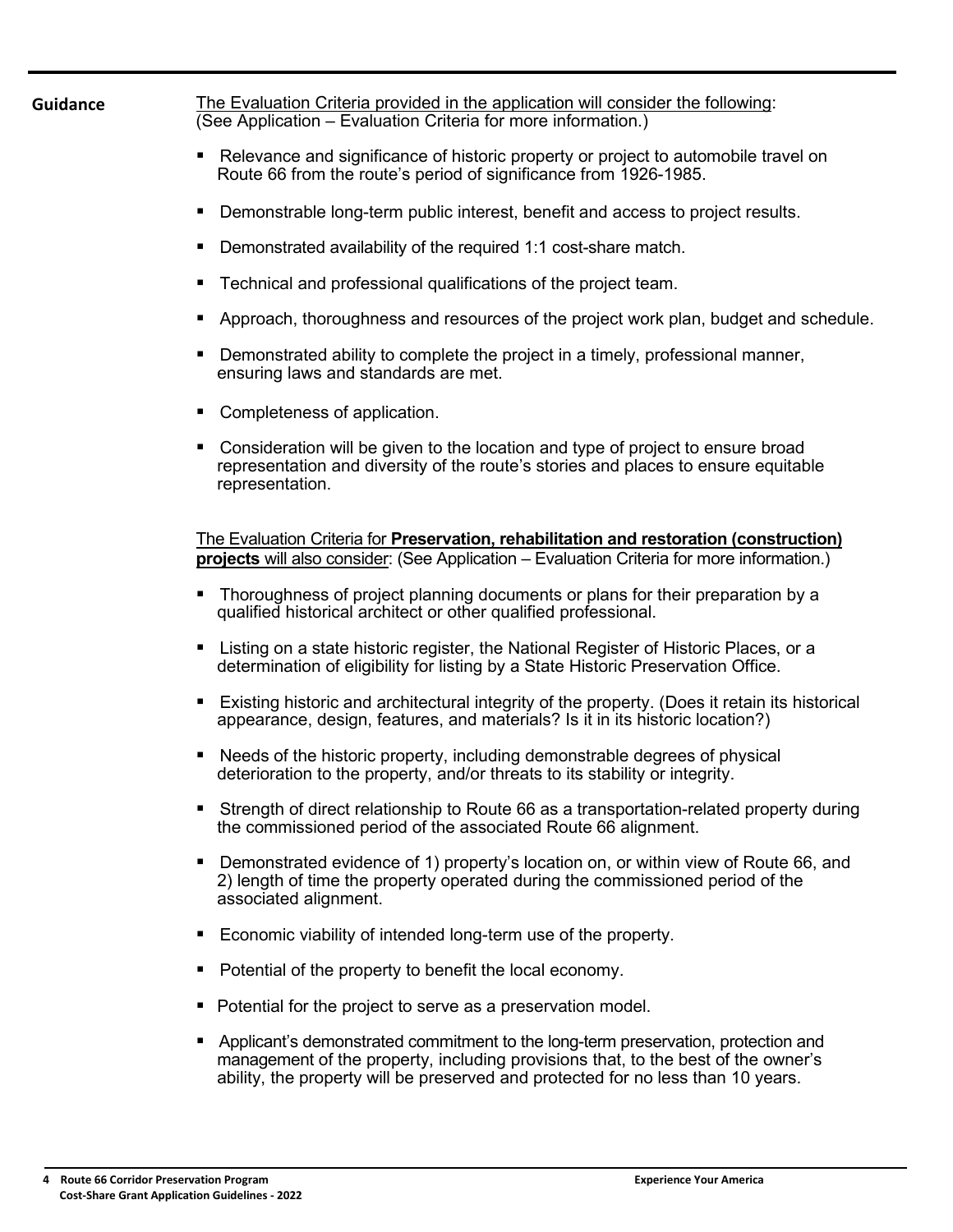| <b>Application</b><br><b>Process</b> | APPLICATIONS MUST BE RECEIVED BY THE PROGRAM OFFICE ON OR BEFORE<br><b>MONDAY APRIL 25, 2022, COB 5:00 PM MT.</b> Please include in your application (see<br>project proposal instructions, Attachments, and Application Checklist):                                                                                                                                                                                                                                                                                                                                                                                                                                                                                                                  |
|--------------------------------------|-------------------------------------------------------------------------------------------------------------------------------------------------------------------------------------------------------------------------------------------------------------------------------------------------------------------------------------------------------------------------------------------------------------------------------------------------------------------------------------------------------------------------------------------------------------------------------------------------------------------------------------------------------------------------------------------------------------------------------------------------------|
|                                      | <b>Application Cover Sheet</b><br><b>Project Proposal</b><br>Attachments:<br>$\checkmark$ Letters of Recommendation<br>$\checkmark$ Project Graphics (if applicable)<br>✓ State/National Register of Historic Places Nomination Forms (if applicable)<br>$\checkmark$ Signed Property Maintenance and Protection Agreement (if applicable)<br>$\checkmark$ Signed Laws and Standards Agreement (if applicable)<br>$\checkmark$ Standard Forms 424 (all projects) plus 424A, 424B (non-construction projects),<br>or 424C, 424D (construction projects) as pertains to your project type. These can<br>be found at http://www.grants.gov/web/grants/forms/sf-424-family.html#sortby=1<br>SUBMIT COMPLETED APPLICATIONS VIA EMAIL TO: nofo-imr@nps.gov. |
| <b>Review</b><br><b>Process</b>      | The National Park Service will review eligible applications and determine final cost-share<br>grant awards. Award decisions are based on eligibility and evaluation criteria defined in<br>these guidelines, and on recommendations from a panel of reviewers. All applicants will<br>receive notification of results on or before May 26, 2022. Awardees can NOT begin<br>project work until a grant agreement is in place, typically on or before September 1,<br>2022.                                                                                                                                                                                                                                                                             |
| Award<br><b>Requirements</b>         | All awardees MUST register online in the SAM System of Award Management<br>(www.sam.gov) and ASAP Automated Standard Application for Payments (www.asap.gov)<br><b>IMMEDIATELY</b> after notice of award. Construction (preservation, rehabilitation, and<br>restoration) projects are also subject to Section 106 (see Appendix I, Section B) and<br>liability insurance requirements (see Appendix II).                                                                                                                                                                                                                                                                                                                                             |
| <b>Contacts</b>                      | Please direct inquiries to the NPS Route 66 Corridor Preservation Program:<br>Tel: 505-988-6701, Email: kaisa barthuli@nps.gov                                                                                                                                                                                                                                                                                                                                                                                                                                                                                                                                                                                                                        |
|                                      | Cost-Share Grant Guidelines and Application - 2022 are available from the<br>Route 66 Program office and at: www.nps.gov/rt66/cost-share-grants.                                                                                                                                                                                                                                                                                                                                                                                                                                                                                                                                                                                                      |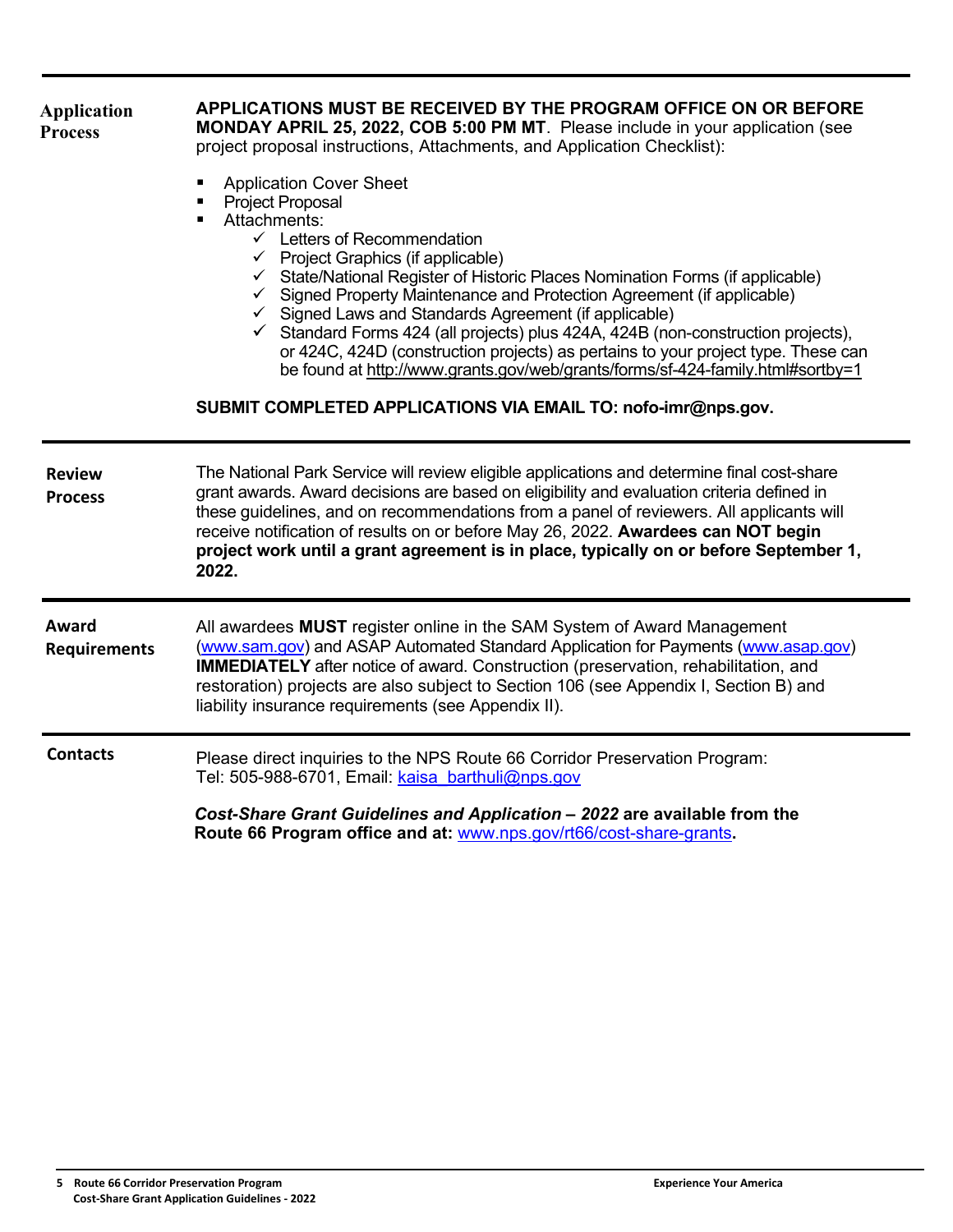Recipients of cost-share grant funds for construction projects (**preservation, rehabilitation, and restoration) only** are subject to the following laws and standards:

#### **A) Secretary of the Interior's** *Standards for the Treatment of Historic Properties*

The Secretary of Interior's *Standards for the Treatment of Historic Properties* are federal standards intended to promote the highest degree of professionalism in protecting and maintaining the historic integrity of historic properties. Historic integrity refers to the authenticity of a property's historic identity, or the extent to which a resource retains its historic appearance. The Standards have accompanying Guidelines, which provide guidance in determining what type of treatment is appropriate, and what course of action should be taken for each type. The Standards and Guidelines are designed to guide the treatment of properties that are listed on, or eligible for listing on, the National Register of Historic Places, but they are also valuable tools for anyone planning and undertaking work on historic properties. The Standards are mandatory when projects involve federal funding.

All proposals must reflect an understanding of and adherence to the Standards. For more information about the Standards and their accompanying guidelines, visit the website http://www.nps.gov/tps/standards.htm, or contact your State Historic Preservation Office at [http://www.nps.gov/nr/shpolist.htm.](http://www.nps.gov/nr/shpolist.htm)

#### **B) Section 106 of the National Historic Preservation Act**

Section 106 of the National Historic Preservation Act requires Federal agencies to consult with State Historic Preservation Offices to consider the effects of federally-assisted projects on historic properties. The goal of consultation is to seek ways during the early stages of project planning to avoid, minimize, or mitigate any adverse effects on historic properties.

The Route 66 Corridor Preservation Program initiates Section 106 review for most preservation, restoration or rehabilitation projects. Section 106 review typically takes 4-6 weeks to complete. It is important that applicants are aware of this time requirement and account for it in proposed project schedules.

*Work on cost-share grant projects cannot begin until a Section 106 review is completed and concurred upon by the State Historic Preservation Office.*

For more information about Section 106, visit http://www.achp.gov/work106.html, or contact your State Historic Preservation Office at [http://www.nps.gov/nr/shpolist.htm.](http://www.nps.gov/nr/shpolist.htm)

#### **C) Occupational Health and Safety Administration Standards**

The Occupational Health and Safety Administration (OSHA) sets standards to assure the safety and health of workers by providing training, outreach, and education; establishes partnerships; and encourages continual improvement in workplace safety and health. All cost-share grant projects that include construction-related work are required to comply with OSHA safety standards and guidelines. Information about keeping your project site safe can be found at [www.osha.gov,](http://www.osha.gov/) or by calling 1-800-321-OSHA. You can contact your state OSHA office at https://www.osha.gov/html/RAmap.html.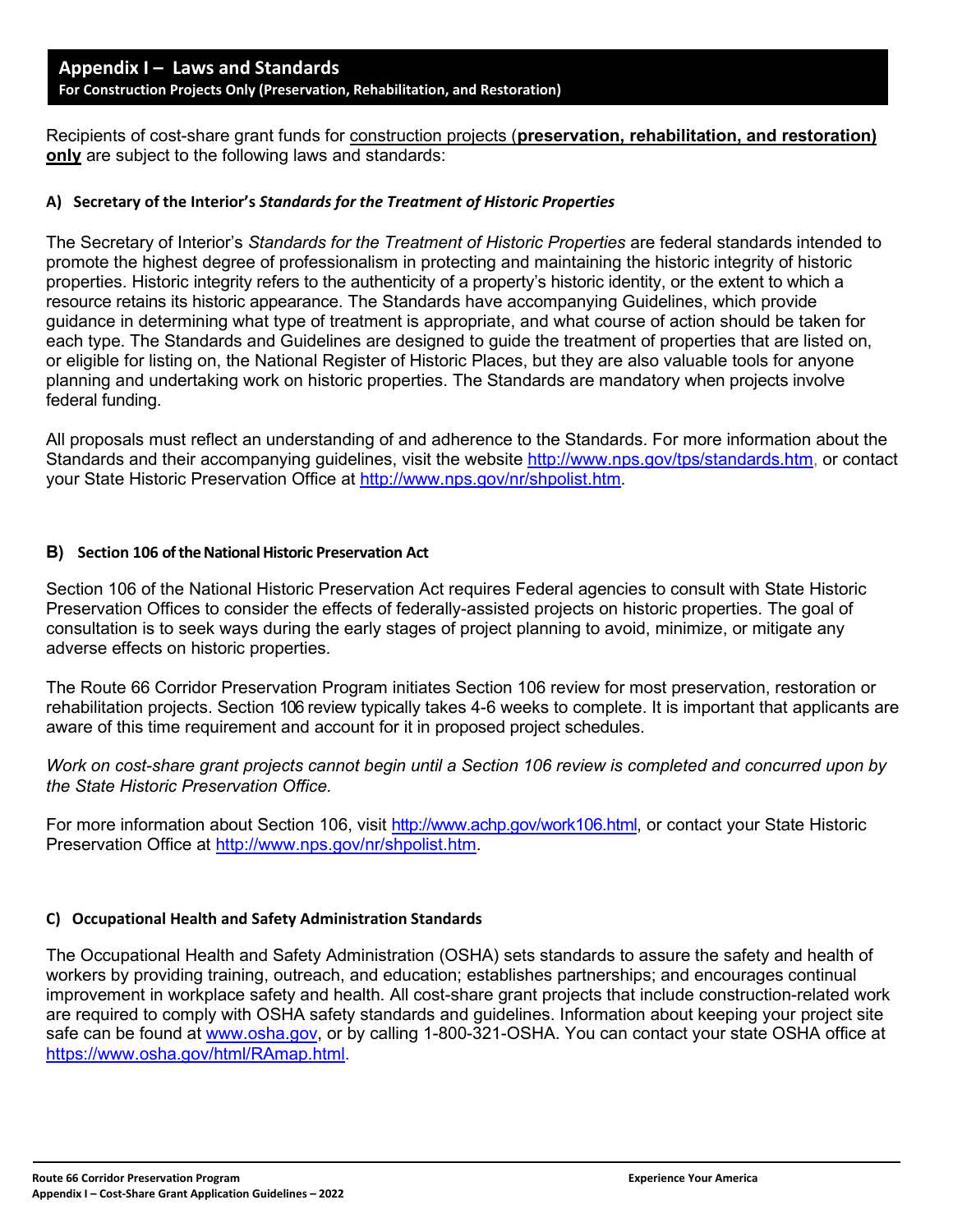## **Appendix II – Insurance Requirements For Construction Projects Only (Preservation, Rehabilitation, and Restoration)**

**Insurance**: Grantees (recipients) who are completing a construction project (preservation, rehabilitation, or restoration) will be required to meet the following requirements for liability insurance. "Construction" means construction, alteration, or repair (including painting) of building, structures, signs, or other real property. Cost for liability insurance may be included in proposed project budget. For the purposes of this clause, "recipient" includes such sub-recipients, contractors, or subcontractors as, in the judgment of the recipient and subject to the Government's determination of sufficiency, have sufficient resources and/or maintain adequate and appropriate insurance to achieve the purposes of this clause.

A. Insurance. The recipient shall be required to (1) obtain liability insurance or (2) demonstrate present financial resources in an amount determined sufficient by the Government to cover claims brought by third parties for death, bodily injury, property damage, or other loss resulting from one or more identified activities carried out in connection with this financial assistance agreement.

B. Insured. The federal government shall be named as an additional insured under the recipient's insurance policy.

C. Indemnification. The recipient hereby agrees to indemnify the federal government, NPS or from any act or omission of **Recipient**, its officers, employees, members, participants, agents, representatives, agents as appropriate, or: (1) against third party claims for damages arising from one or more identified activities carried out in connection with this financial assistance agreement, and (2) for damage or loss to government property resulting from such an activity. This obligation shall survive the termination of this Agreement.

a. To purchase public and employee liability insurance at its own expense from a responsible company or companies with a minimum limitation of one hundred thousand dollars (\$100,000) per person for any one claim, and an aggregate limitation of five hundred thousand dollars (\$500,000) for any number of claims arising from any one incident. The policies shall name the United States as an additional insured, shall specify that the insured shall have no right of subrogation against the United States for payments of any premiums or deductibles due thereunder, and shall specify that the insurance shall be assumed by, be for the account of, and be at the insured's sole risk. Prior to beginning the work authorized herein, **Recipient** shall provide the NPS with confirmation of such insurance coverage.

b. To pay the United States the full value for all damage to the lands or other property of the United States caused by the **Recipient**.

c. To provide workers' compensation protection to **Recipient** officers, employees, and representatives.

d. To cooperate with NPS in the investigation and defense of any claims that may be filed with NPS arising out of the activities of the **Recipient**, its agents, and employees.

e. In the event of damage to or destruction of the buildings and facilities assigned for the use of **Recipient** in whole or in part by any cause whatsoever, nothing herein contained shall be deemed to require NPS to replace or repair the buildings or facilities. If NPS determines in writing, after consultation with **Recipient** that damage to the buildings or portions thereof renders such buildings unsuitable for continued use by **Recipient,** NPS shall assume sole control over such buildings or portions thereof If the buildings or facilities rendered unsuitable for use are essential for conducting operations authorized under this Agreement, then failure to substitute and assign other facilities acceptable to **Recipient** will constitute termination of this Agreement by NPS.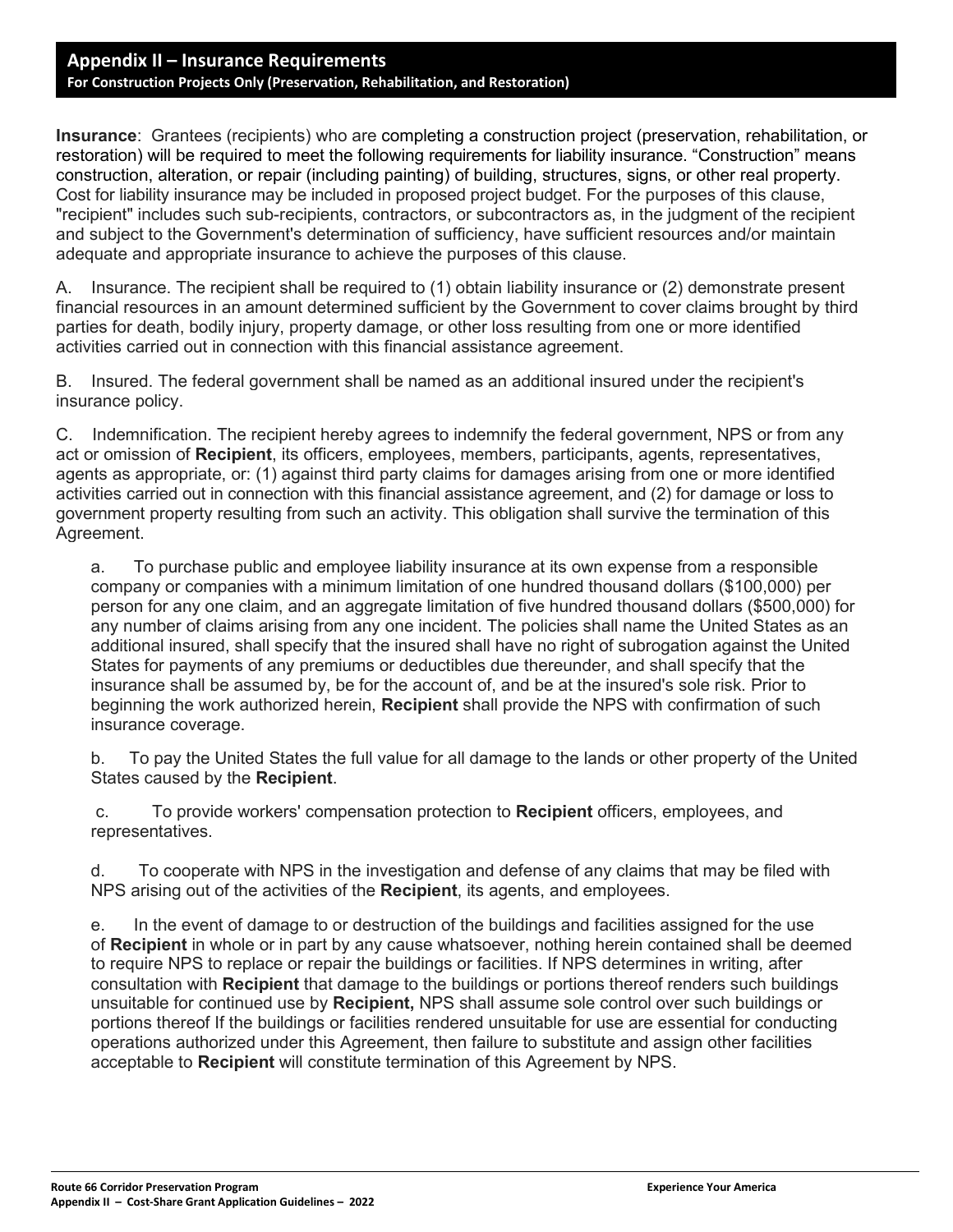# **Application - Cover Sheet**

| <b>Applicant Information:</b> |                                                    |                                                                                    |                                |
|-------------------------------|----------------------------------------------------|------------------------------------------------------------------------------------|--------------------------------|
|                               |                                                    |                                                                                    |                                |
|                               |                                                    |                                                                                    |                                |
|                               |                                                    |                                                                                    |                                |
|                               |                                                    |                                                                                    |                                |
|                               |                                                    |                                                                                    |                                |
| <b>Applicant Type:</b>        |                                                    |                                                                                    |                                |
|                               |                                                    | City ______ State _____ Nonprofit Organization _____ Private ____                  |                                |
|                               |                                                    |                                                                                    | Other (specify) ______________ |
|                               |                                                    | Project Location (for preservation, rehabilitation and restoration projects only): |                                |
|                               |                                                    |                                                                                    |                                |
|                               |                                                    |                                                                                    |                                |
|                               | <b>Project Area: Congressional Representation:</b> |                                                                                    |                                |
|                               |                                                    |                                                                                    |                                |
|                               |                                                    |                                                                                    |                                |

# **Project Cost (in dollar amounts):**

| <b>NPS Grant Request</b> | <b>Applicant Cost-Share</b> | Total (grant + cost-share) |
|--------------------------|-----------------------------|----------------------------|
|                          |                             |                            |
|                          |                             |                            |
|                          |                             |                            |

**Applicant signature certifies that the information contained within this application is true and correct** (original signature required on a minimum of one copy):

\_\_\_\_\_\_\_\_\_\_\_\_\_\_\_\_\_\_\_\_\_\_\_\_\_\_\_\_\_\_\_\_\_\_\_\_\_\_ \_\_\_\_\_\_\_\_\_\_\_\_\_\_\_\_\_\_\_\_\_\_\_\_\_\_\_\_\_\_\_\_\_\_\_\_\_\_\_

| <b>Applicant Name and Title (print or type)</b> | <b>Applicant (signature)</b> |
|-------------------------------------------------|------------------------------|
|-------------------------------------------------|------------------------------|

# **Submit application via email to:** nofo-imr@nps.gov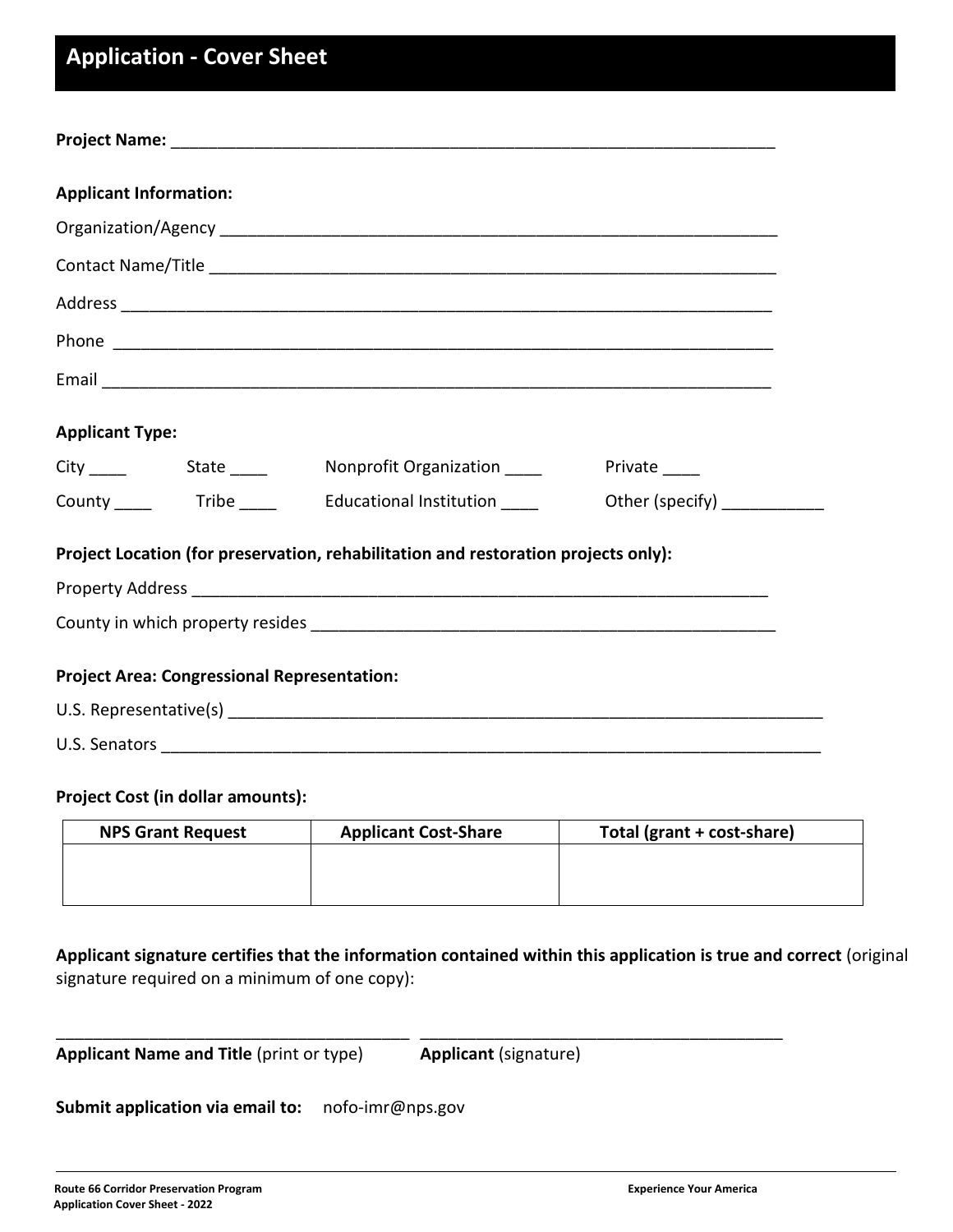# **Answer all questions below. Failure to include MANDATORY STANDARD FORM 424 SERIES WILL RENDER THE APPLICATION UNACCEPTABLE AND INELIGIBLE FOR AWARD CONSIDERATION (SEE PAGE 3, SECTION 11.6).**

**PART I - Please provide a description of the proposed project by addressing the topics below.** 

# **1) Statement of Project Need, Purpose, Goals, and Potential Public Benefit**

State the demonstrated need and purpose of the proposed project; the benefit or contribution the project will make to the overall goal of preserving or commemorating the history of Route 66; and how the project will achieve this. What is the intended use of the property or project results? Will the completed project be accessible long-term to the public? Will it benefit the local economy? If so, state how. Include business plans, if applicable. Response not to exceed 1,200 words

# **2) History and Description of Historic Property (If applicable - other projects skip to Question 4)**

Please describe the property's history including construction, ownership, and use, providing dates whenever possible. Describe how the property's original historic appearance has changed over time over time (additions, alterations, etc.) Provide description of current ownership, use, and condition of property. Response not to exceed 1,200 words.

# **3) Significance of Historic Property (If applicable - other projects skip to Question 4)**

Is the property listed on a state historic register, the National Register of Historic Places, or determined eligible for listing on a historic register by a State Historic Preservation Office? If so, please provide a copy of the register nomination form, or a written determination of eligibility from the State Historic Preservation Office. If not, please describe the length of association and significance of the property to the historic period of Route 66 (1926-1985). Response not to exceed 600 words.

# **4) Project Description and Project Budget**

**Part One:** Provide a clear, concise description of the specific work to be accomplished, including design and/or construction documents. If specific plans have not been developed, explain your plan for having them developed. Page allotment for response will depend on the scope and complexity of the project. Response not to exceed 1,200 words. Drawings and other materials may be attached.

**Part Two:** Develop a Task Timeline and Budget table, using the headings below. List and describe each individual task to be performed including the timeframe for implementation, cost, and funding source for each task. The task descriptions should be sufficiently detailed to give a clear understanding of the general flow of work necessary to complete the project. At the end of the table, tally total NPS, cash, and in-kind contributions, as well as total project cost.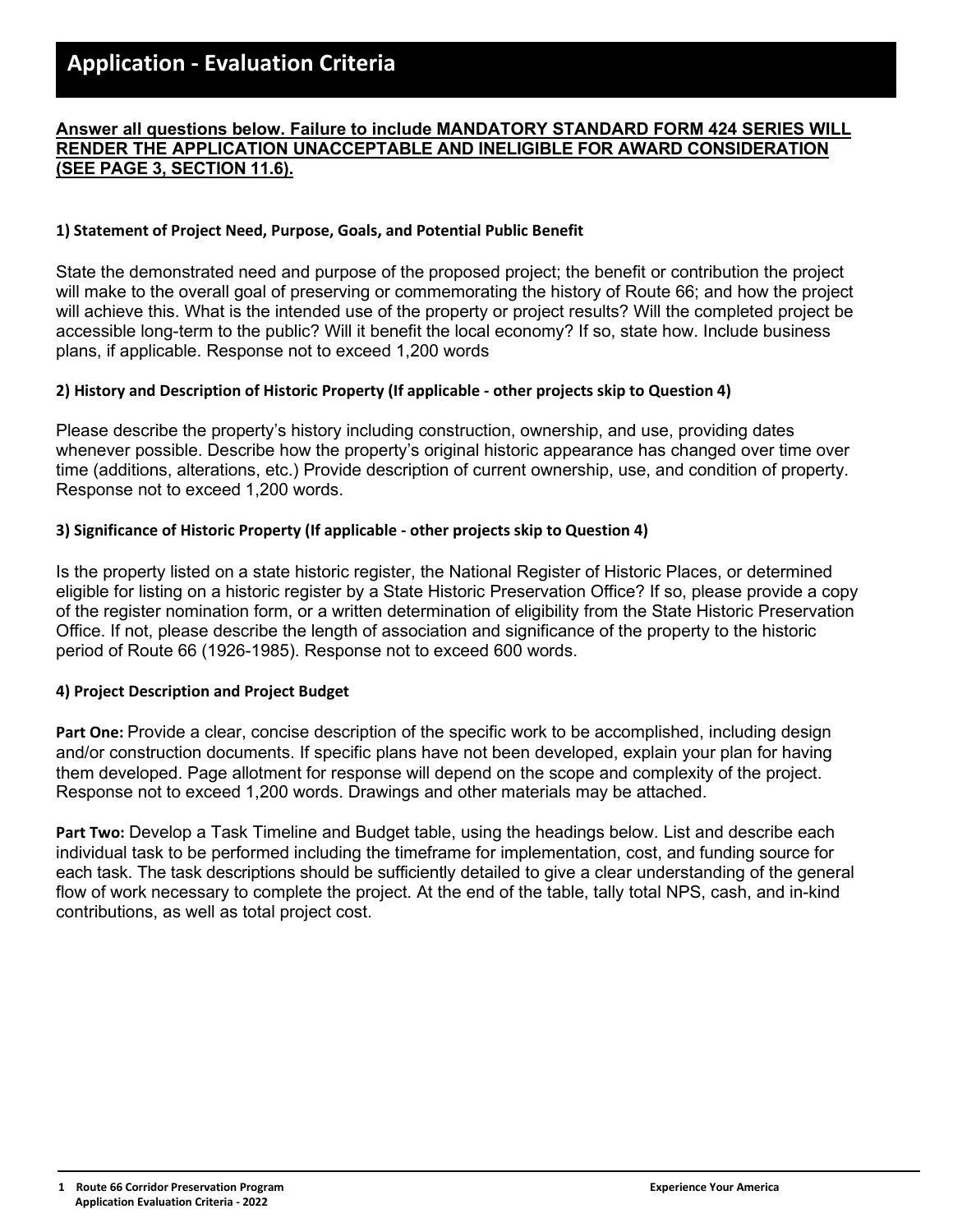# **4) Project Description and Project Budget (cont.)**

**Indirect Costs:** If your proposed budget includes indirect costs, the rate as proposed must meet the requirements of 2 CFR Part 200, Section 200.414 and 2 CFR Part 200, and Appendix III through Appendix VII as applicable (http://www.ecfr.gov/cgi-bin/text-idx?tpl=/ecfrbrowse/Title02/2cfr200\_main\_02.tpl). A negotiated indirect cost rate agreement must be provided with your proposal. Proposals that fail to document their indirect costs will have those costs disallowed.

**Note:** Timeline should include 45 days for Section 106 review for preservation, restoration, and rehabilitation projects.

Please use the following headings for developing the table (additional headings may be included as needed):

| Task               | Task     | Task          | <b>NPS</b>          | Applicant                | <b>Applicant In-Kind</b> | <b>Source of Cash</b> |
|--------------------|----------|---------------|---------------------|--------------------------|--------------------------|-----------------------|
| <b>Description</b> | Timeline | <b>Budget</b> | <b>Contribution</b> | <b>Cash Contribution</b> | <b>Contribution</b>      | or In-Kind            |
|                    |          |               | (\$ amount)         | (\$ amount)              | (Service/Item            | <b>Contribution</b>   |
|                    |          |               |                     |                          | Description)             |                       |

## **5) Project Completion and Ongoing Project Maintenance**

What financial and other plans exist for the maintenance and continued support of the project results? If the proposed project is part of a multi-phase or long-term project, explain how and when the additional phases will be financed and completed. Response not to exceed 600 words.

#### **6) Letters of Recommendation**

Include a minimum of three letters of recommendation that show substantial federal, state, regional, and/or community support and endorsement of the project.

#### **7) Completeness of application (Required Attachments)**

Is application complete? Are all required attachments included?

#### **8) Project Team**

Please provide information on each member of the Project Team, including contractors and subcontractors. Describe the role and qualifications of each member, including a brief profile, or attach resumes if applicable. Response not to exceed 1,200 words, plus resume attachments.

#### **9) Funding Considerations Attachments**

Applicants must demonstrate how the required minimum 1:1 match will be provided. Non-federal funds and/or in-kind contributions (e.g., donated services, materials, and equipment) may be used to meet this requirement. Please list all sponsors, donors, etc., here and/or in Section #4, Task Budget. Response not to exceed 600 words.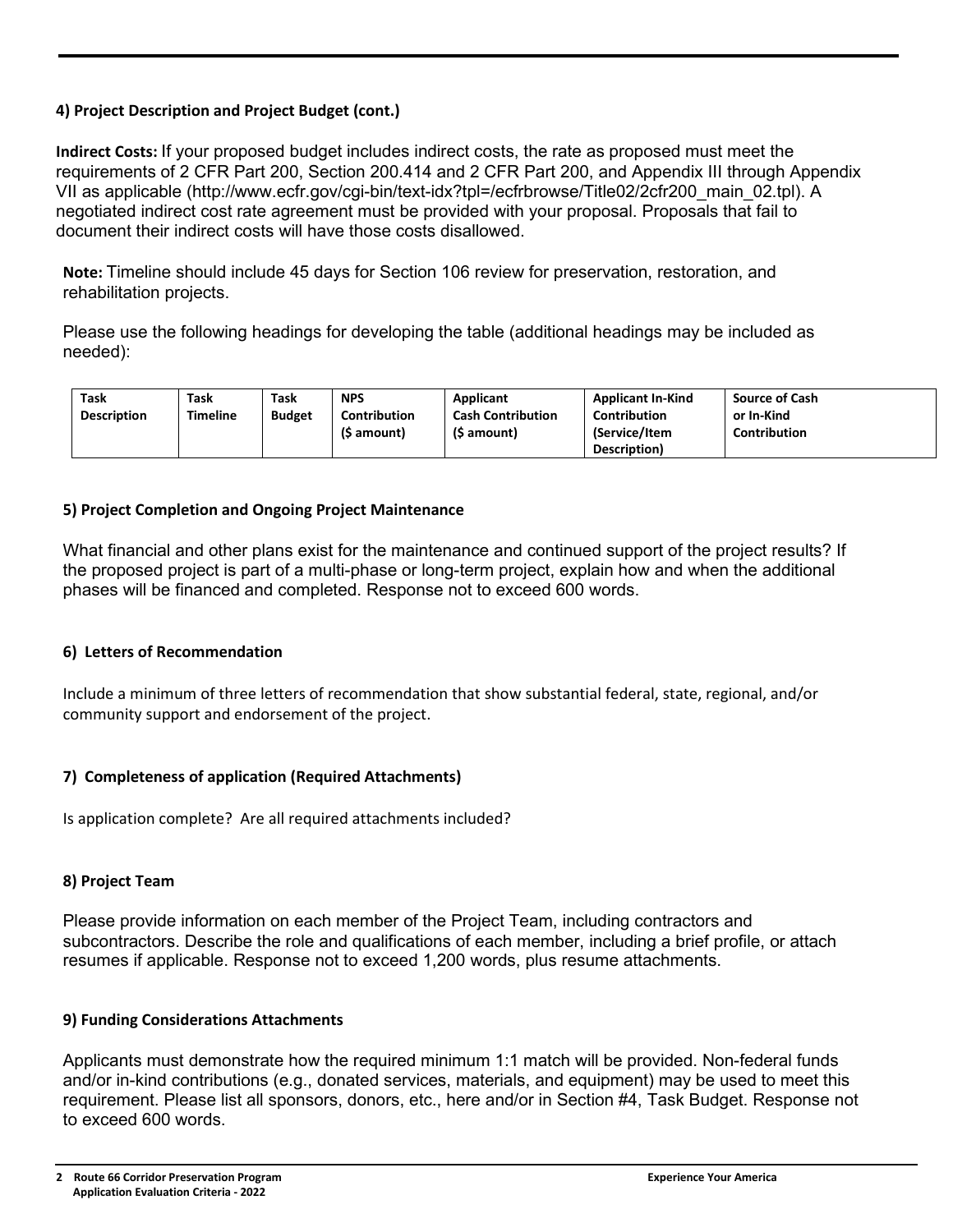# **10) Attachments**

- 1) Three Letters of Recommendation (for example, community members/leaders; Chambers of Commerce; Scenic Byway programs; Route 66 associations; historical societies; nonprofit organizations; State Historic Preservation Office; and/or state/federal legislators).
- 2) Project Graphics (if applicable):
	- Labeled photographs (digital printouts and/or color photocopies):
		- historic images of property, if available
		- current images of property
		- current images of property showing details of existing conditions
	- Map showing property location and physical address.
	- **Drawings of existing conditions and work proposed, prepared by a registered historical** architect or other related professional. If drawings have not yet been created, their production may be included as part of the project proposal.
- 3) State or National Register of Historic Places nomination forms, or statement of eligibility from State Historic Preservation Office (if applicable).
- 4) Property Protection and Maintenance Agreement see attached (if applicable).
- 5) Laws and Standards Agreement see attached (if applicable).

6) MANDATORY: APPLICANTS ARE REQUIRED TO SUBMIT THE FOLLOWING FORMS AS THEY APPLY TO THEIR PROJECT, OR THE APPLICATION WILL NOT BE CONSIDERED FOR AWARD.

For non-construction projects applicants must complete a SF-424, SF-424A, and SF-424B.

For construction projects applicants must complete a SF-424, SF-424C, and SF-424D. "Construction" means construction, alteration, or repair (including painting) of building, structures or other real property.

- SF-424, Application for Federal Assistance (All applicants must complete) **Important: in Box 11 enter "CFDA Number 15.958, Route 66 Corridor Preservation program", and in Box 12 enter "Funding Opportunity Number NPSNOFOP22AS00190" (no "Title" necessary).**
- SF-424A, Budget Information for Non-Construction Programs (complete if you are proposing a non-construction project such as a research, interpretive, oral history, or educational project)
- SF-424B, Assurances for Non-Construction Programs (complete if you are proposing a nonconstruction project such as a research, interpretive, oral history, or educational project)
- SF-424C, Budget Information for Construction Programs (complete if you are proposing a brickand-mortar preservation, restoration, and rehabilitation project)
- SF-424D, Assurances for Construction Programs (complete if you are proposing a brick-andmortar preservation, restoration, and rehabilitation project t)

All SF-424 forms can be found at: http://www.grants.gov/web/grants/forms/sf-424-family.html#sortby=1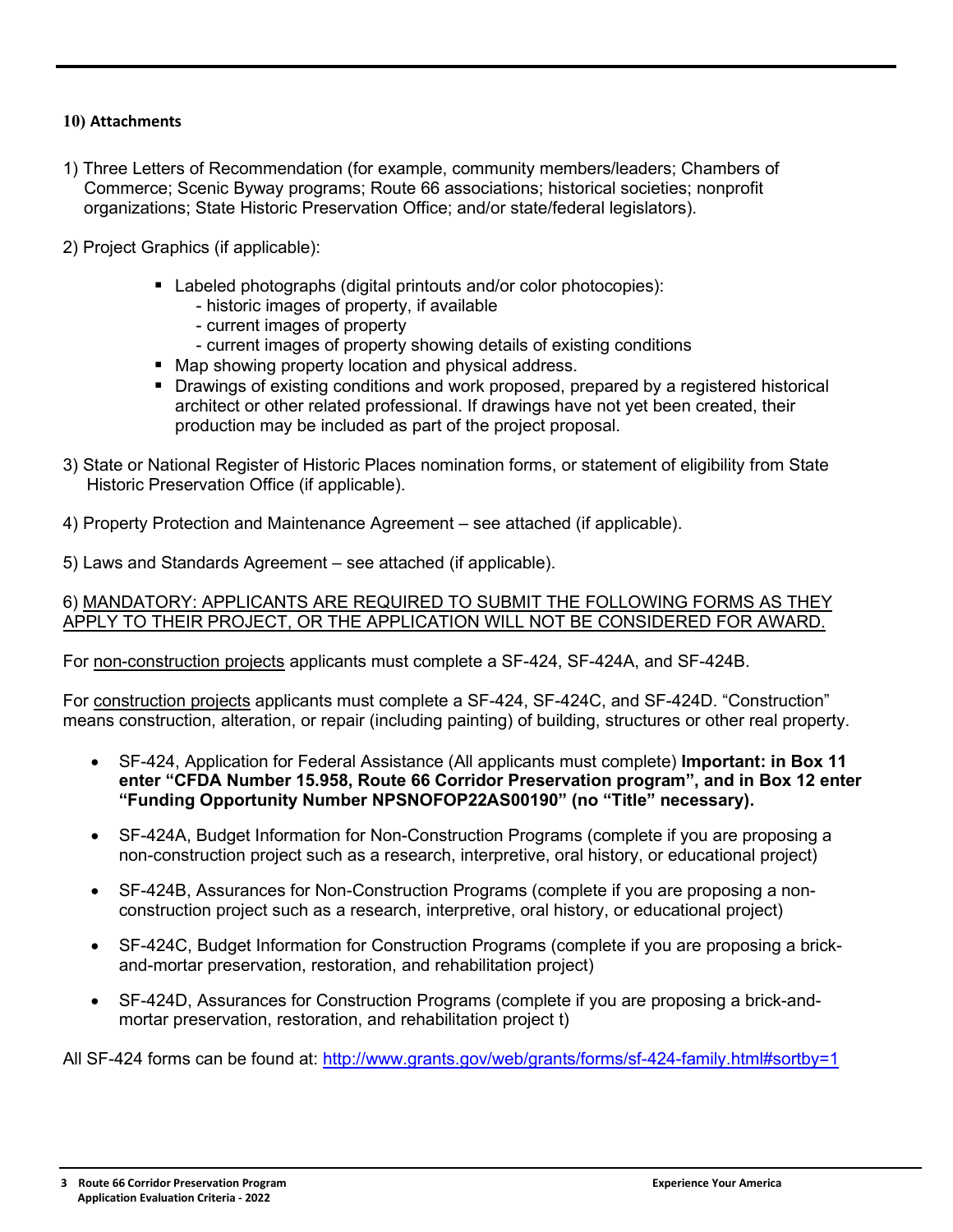# **Application - Property Maintenance and Protection Agreement For Construction Projects Only (Preservation, Rehabilitation, and Restoration)**

| I/we. | , owner of the property known as      |
|-------|---------------------------------------|
|       | agree that if funds from the National |

Park Service Route 66 Corridor Preservation Program are used towards the preservation, restoration, or rehabilitation of the property, I/we will ensure that the property is maintained and kept in a state of good repair for no less than 10 years after the project work is completed. This will be done in order to preserve the historical and architectural integrity of the property in its improved condition, and to protect the investment of public federal funds.

If I/we are personally unable to maintain the property, I/we will ensure that another entity assumes these responsibilities.

If I/we must sell the property, I/we will encourage the new owner to continue the care and protection of the property.

Name of Owner Date

Property Name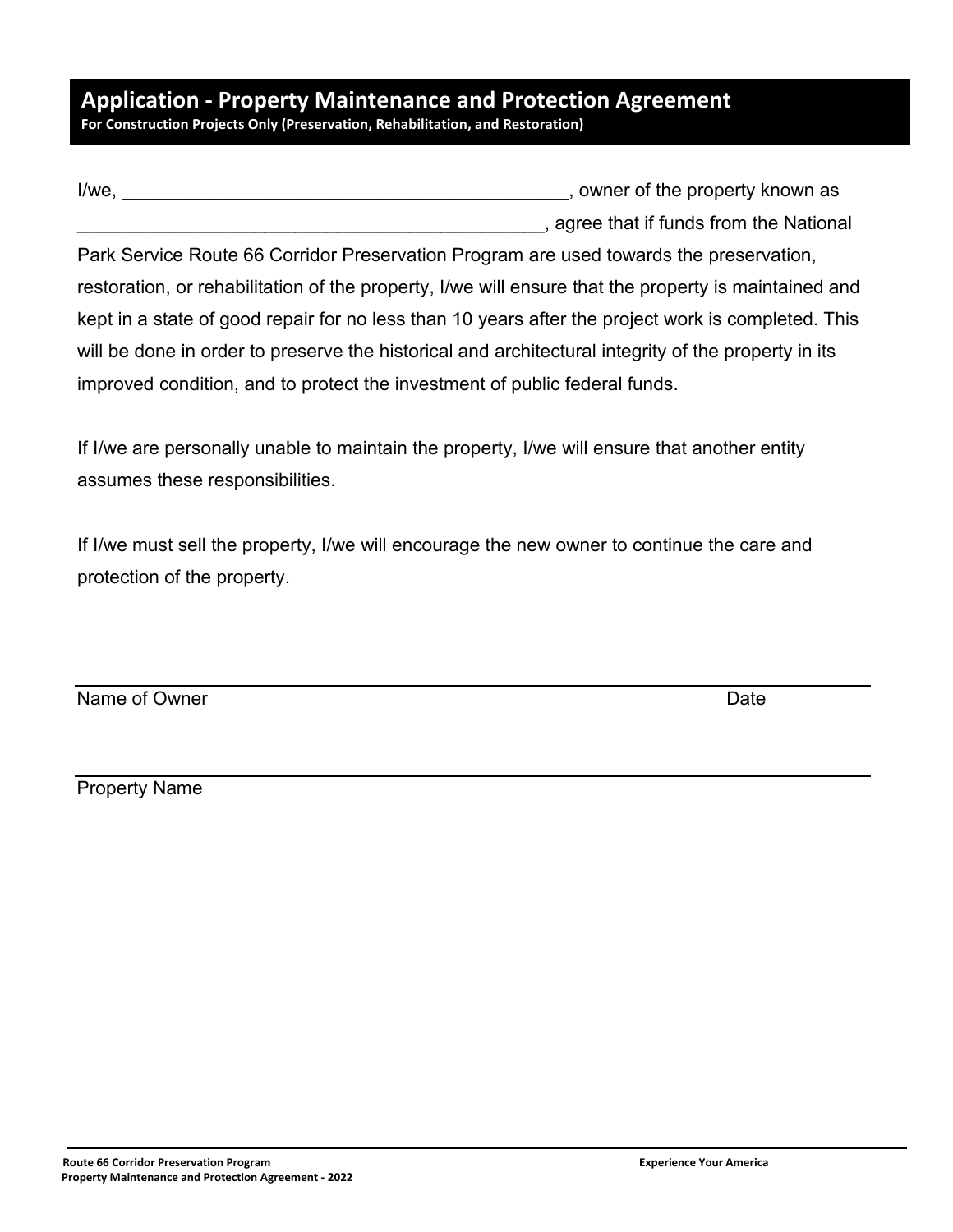# **Application - Laws and Standards Agreement**

**For Construction Projects Only (Preservation, Rehabilitation, and Restoration)**

| l/we, | , if awarded a cost-share grant from the National                                                 |
|-------|---------------------------------------------------------------------------------------------------|
|       | Park Service Route 66 Corridor Preservation Program for the project known as                      |
|       | agree to comply with laws and standards set forth                                                 |
|       | in the Secretary of the Interior's Standards for Treatment of Historic Properties; Section 106 of |
|       | the National Historic Preservation Act again, as amended; Occupational Health and Safety          |
|       | Administration Regulations; and all appropriate local and state building codes.                   |

If awarded a cost-share grant, I will ensure that the project is implemented in compliance with these laws and standards, and provide documentation and reporting of this compliance as specified in the final award contract.

Name of Owner Date Date Communications are not been presented by the Date Date

Project Name